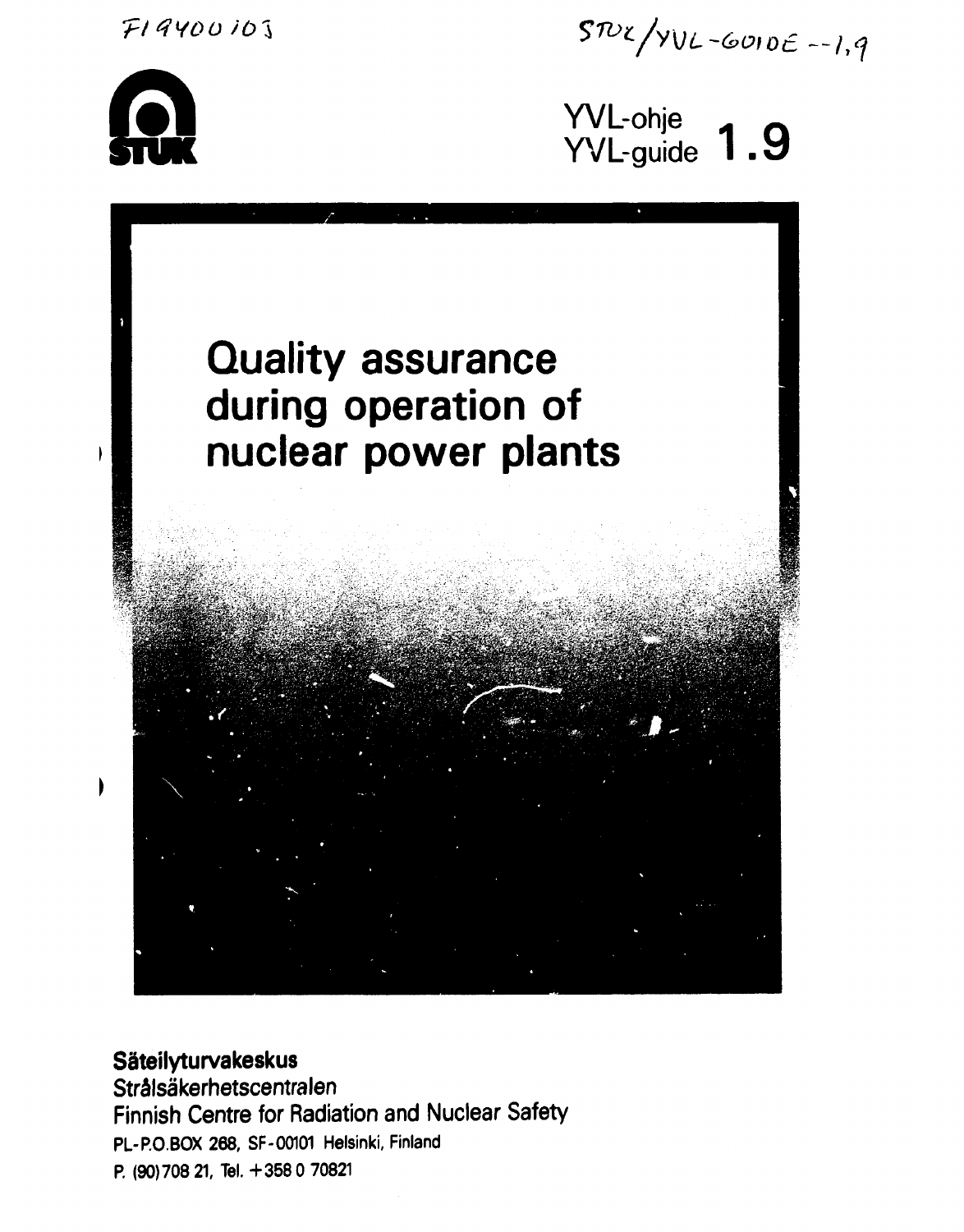# **Quality assurance during operation of nuclear power plants**

| 1                | General                                               | 3                       |
|------------------|-------------------------------------------------------|-------------------------|
| 2                | Management and organization of                        |                         |
|                  | the quality assurance function                        | 3                       |
|                  |                                                       |                         |
| 2.1              | <b>Quality assurance programme</b>                    | 3                       |
| 2.2              | Organization, areas of responsibility and authorities | 4                       |
|                  | 2.2.1 Organization                                    | 4                       |
|                  | 2.2.2 Duties, responsibility and authority            | 4                       |
| 3                | Requirements for the quality assurance programme      | 5                       |
| 3.1              | <b>Training</b>                                       | 5                       |
|                  | 3.1.1 Training of personnel                           | 5                       |
|                  | 3.1.2 Training of external workforce                  | 6                       |
| 3.2              | Operation                                             | 6                       |
| 3.3              | <b>Maintenance</b>                                    | 6                       |
| 3.4              | <b>Reactor core and fuel</b>                          | 6                       |
| 3.5 <sub>1</sub> | <b>Periodic tests</b>                                 | 7                       |
| 3.6              | Inservice inspections                                 | 7                       |
| 3.7              | <b>Repairs and modifications</b>                      | $\overline{\mathbf{z}}$ |
| 3.8              | Refuelling and maintenance outages                    | 7                       |
| 3.9 <sub>2</sub> | <b>Radiation safety</b>                               | 8                       |
| 3.10             | The laboratory function                               | 8                       |
| 3.11             | Low and intermediate level waste                      | 8                       |
| 3.12             | Fire protection                                       | 8                       |
| 3.13             | <b>Physical protection</b>                            | 9<br>9                  |
| 3.14             | Emergency response arrangements                       |                         |
| 3.15             | Analysis of operational events                        | 9                       |
| 3.16             | Industrial safety and the work environment            | 9                       |
| 3.17             | Documents, computer codes and other documentation     | 9                       |
| 3.18             | <b>Corrective actions</b>                             | 10                      |
| 4                | Supervision of the quality assurance programme        | 10                      |
| 4.1              | Supervision of the impleme itation of                 |                         |
|                  | the quality assurance programme                       | 10                      |
| 4.2              | Assessment of the viability and coverage of           |                         |
|                  | the quality assurance function                        | 11                      |
| 5                | References                                            | 11                      |
|                  |                                                       |                         |

**This Guide entered into force on 15 January 1992. It remains in force until further notice.** 

**Helsinki 1994 Erweko Painotuote Oy ISBN 951-47-8876-1 ISSN 0783-232X**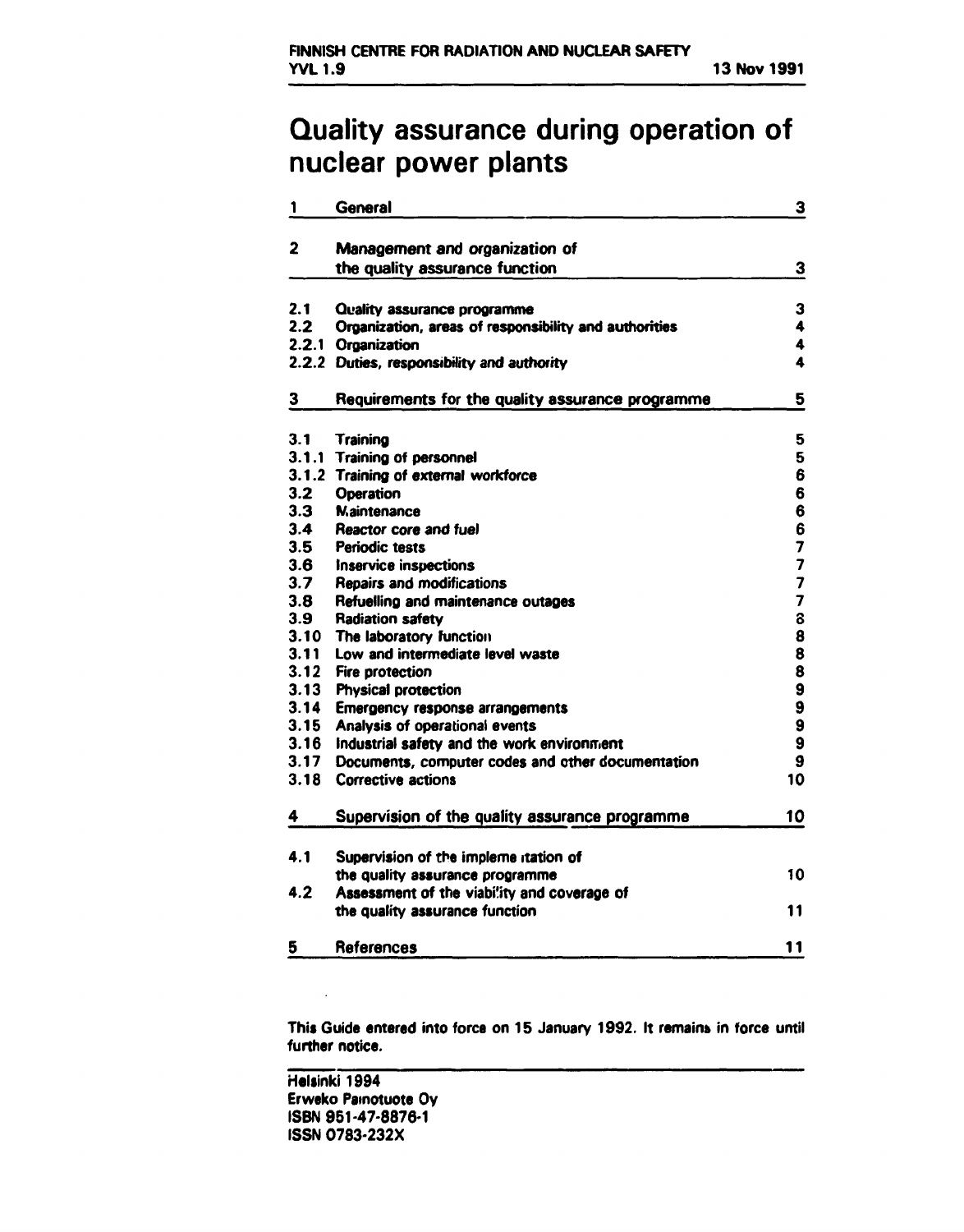# **Authorization**

**By virtue of section 55, second paragraph, point 3 of the Nuclear Energy Act (990/87) and section 29 of the Council of State Decision (395/91) on die General Regulations for the Safety of Nuclear Power Plants, the Finnish Centre for Kadiatioc and Nuclear Safety issues detailed regulations concerning the safety of nuclear power plants.** 

**The YVL Guides are rules an individual licensee or any other organization concerned shall comply with, unless die Finnish Centre for Radiation and Nuclear Safety has been presented with some other acceptable procedure or solution by which die safety level laid down in YVL Guides is achieved.**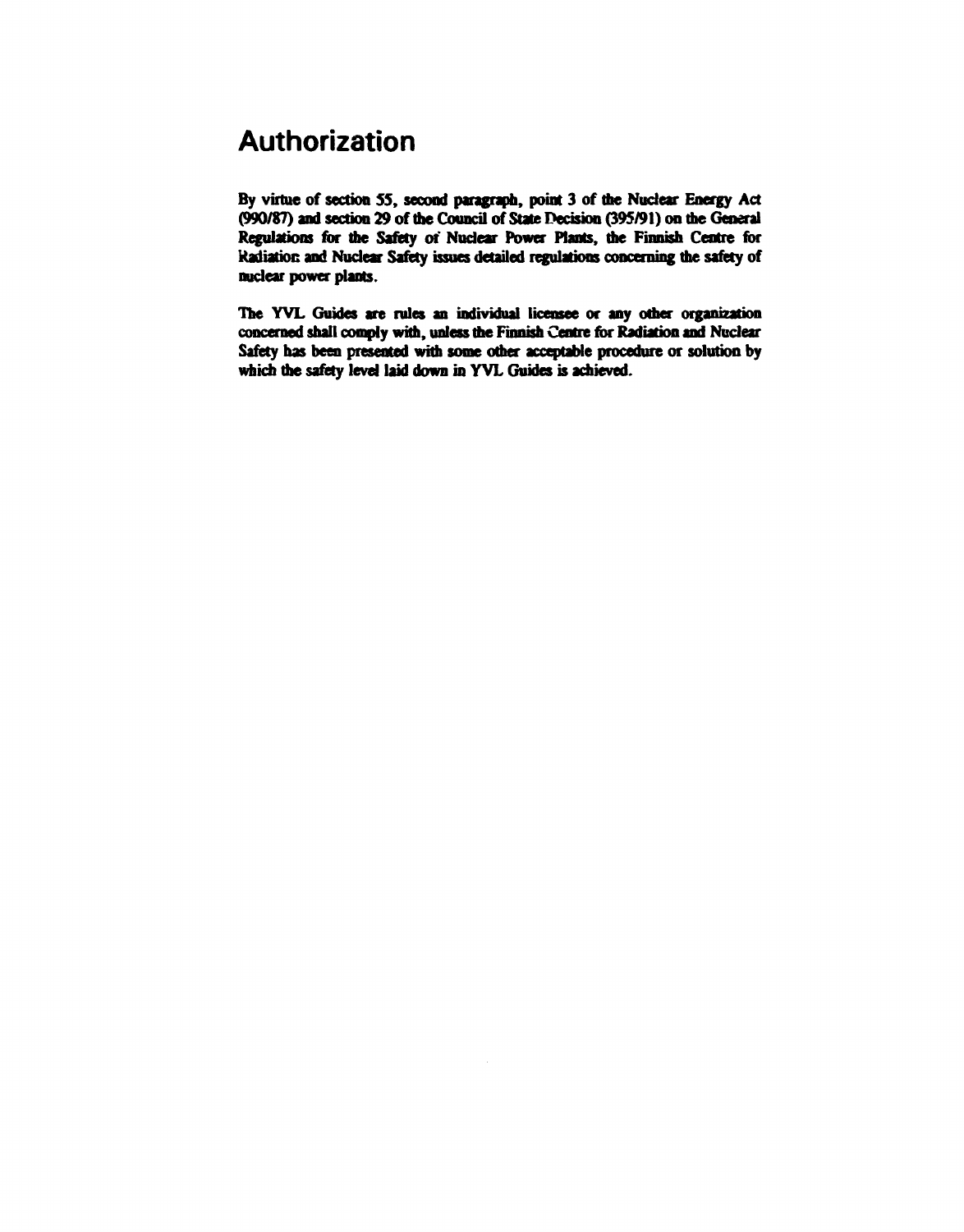#### $\mathbf 1$ **General**

Section 36 of the Nuclear Energy Decree **(161/88) prescribes that when applying for an operating licence for a nuclear facility, the applicant shall submit to die Finnish Centre for Radiation and Nuclear Safety documents concerning die plant unit's operation and safety; die nuclear facility's quality assurance programme is one of these**  documents. According to section 112 of the **Decree, die licensee shall regularly update die documents referred to in section 36 of die Decree.** 

**General requirements applicable to die quality assurance of nuclear power plants are presented in die Council of State Decision 2.1 Quality assurance programme (395/91) and in Guide YVL 1.4.** 

**According to section 2 of die Council of State Decision (395/91), quality assurance means all systematic and planned actions which serve to ensure that a component, facility or activity fulfills die requirements made of it. The essential prerequisites for an effective quality assurance function are: clear delineation of audiority and responsibility, employment of proven methods of management and work, good working conditions, die personnel's sense of responsibility and their familiarity with die duties they perform and also systematic reporting and maintenance of records.** 

**The Finnish Centre for Radiation and Nuclear Safety (STUK) has been entrusted with die duty of regulating die safety of nuclear power plants. Regulatory control also covers quality assurance during operation of nuclear power plants. A quality assurance programme and amendments thereto are subject to approval by STUK. By conducting inspections related to various fields of quality assurance and plant operation STUK controls die execution of die quality assurance function. An overview of die regulatory control exercised by STUK over die operation of nuclear power plants is given in Guide YVL 1.1.** 

**Quality assurance during operation of nuclear power plants applies to all activities and organizations widi a bearing on die safe operation of nuclear power plants. Quality assurance requirements applicable during operation of nuclear power plane» are presented in diis Guide. This Guide also applies to quality assurance during operation of odier nuclear facilities.** 

# **2 Management and organization of the quality assurance function**

**High standards shall be maintained in die operation of nuclear power plants to ensure plant safety. To achieve this goal, an applicant for a licence/a licensee shall present in documents .onfirmed by die company management, die objectives of dieir quality assurance policy plus their commitment to high quality and safety culture. Training and guidance shall be**  employed to easure that the concept of **quality assurance is correctly understood and implemented.** 

**A quality assurance programme shall be established for die operation of die nuclear power plant. Requirements and procedures facilitating achievement of high level safety and quality are presented in die programme.** 

**The quality assurance programme can be appropriately presented in various documents such as die quality assurance manual, die organization manual, die administrative rules and die operating instructions. The quality assurance documents shall be straightforward in wording and they shall create good prerequisites for systematic execution of die quality assurance function at practical level.** 

**Thv licensee shall systematically develop and maintain die quality assurance programme**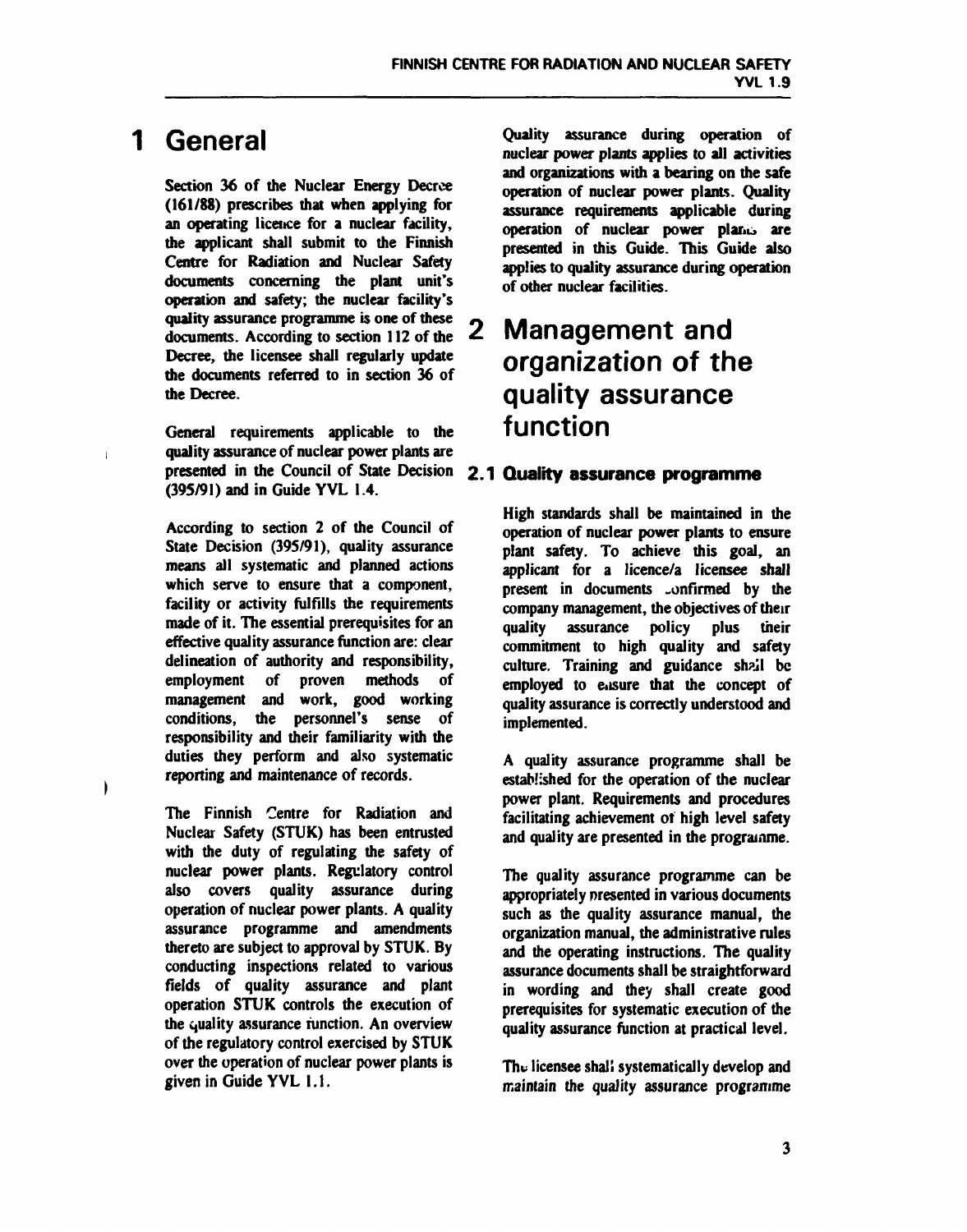**and also supervise the programme's implementation. The whole programme's relevance and efficiency shall be assessed periodically and die programme shall be amended, where necessary.** 

## **2.2 Organization, areas of responsibility and authorities**

## 2.2.1 Organization

**An organization manual for operation of die nuclear power plant shall be drawn up in which the organization's structure and the duties, areas of responsibility and authorities of various units are presented.** 

**The duties of organizational units shall be delineated in sufficient detail in the organization manual to facilitate identification of their duties, areas of responsibility and authorities by the units.** 

**The quality assurance unit shall be given a self-dependent position in the organization; it shall be independent of other units and directly responsible to the management. Sufficient arrangements shall be made to facilitate efficient implementation of quality assurance at all levels of the organization. An example of an organization chart is given in Reference 2, Annex Vil d.** 

### 2.2.2 Duties, responsibility and authority

**The items addressed below are taken into account in specifying the areas of responsibility most important in terms of quality assurance during operation.** 

### **Responsible manager and other persons referred to in the Nuclear Energy Decree**

In accordance with sec<sup>1</sup>ion 79 of the Nuclear **Energy Act, a responsible manager approved by STUK shall be assigned tor operation of a nuclear power plant. According to section 124 of the Nuclear Energy Decree, the responsible manager has a duty to see to it that the provisions of the Nuclear Energy** 

**Act prescribing for the safety of die use of nuclear energy, physical protection and emergency response arrangements, and me provisions of die Nuclear Energy Act concerning control as referred to in section 118 of die Decree, and also die rules and regulations issued by virtue of it, are observed.** 

**In accordance widi Section 129 of die Nuclear Energy Decree, persons who are responsible for die emergency planning, physical protection and nuciear material control of die nuclear facility shall be appointed. Only individuals approved by STUK may be assigned to diese duties.** 

### **The quality assurance unit**

**The duties, responsibility and authority of die quality assurance unit shall be stated in die quality assurance programme. The quality assurance unit is responsible in particular for die programme's development and maintenance and also for die supervision of its implementation.** 

**Individuals supervising the implementation of die quality assurance programme shall have sufficient audiority to** 

- **verify compliance widi die quality assurance programme in all organizational units**
- **suggest and recommend procedures to correct any deficiencies detected**
- **ensure implementation c** corrective **actions**
- **develop die quality assurance function.**

**The same individuals shall not be responsible for die regulated activity.** 

**Reports on die implementation and efficiency of die quality assurance function shall be submitted to a management of high enough level in die licensee organization which is obliged to and has sufficient audiority entitling it to request for die implementation of die necessary corrective actions.**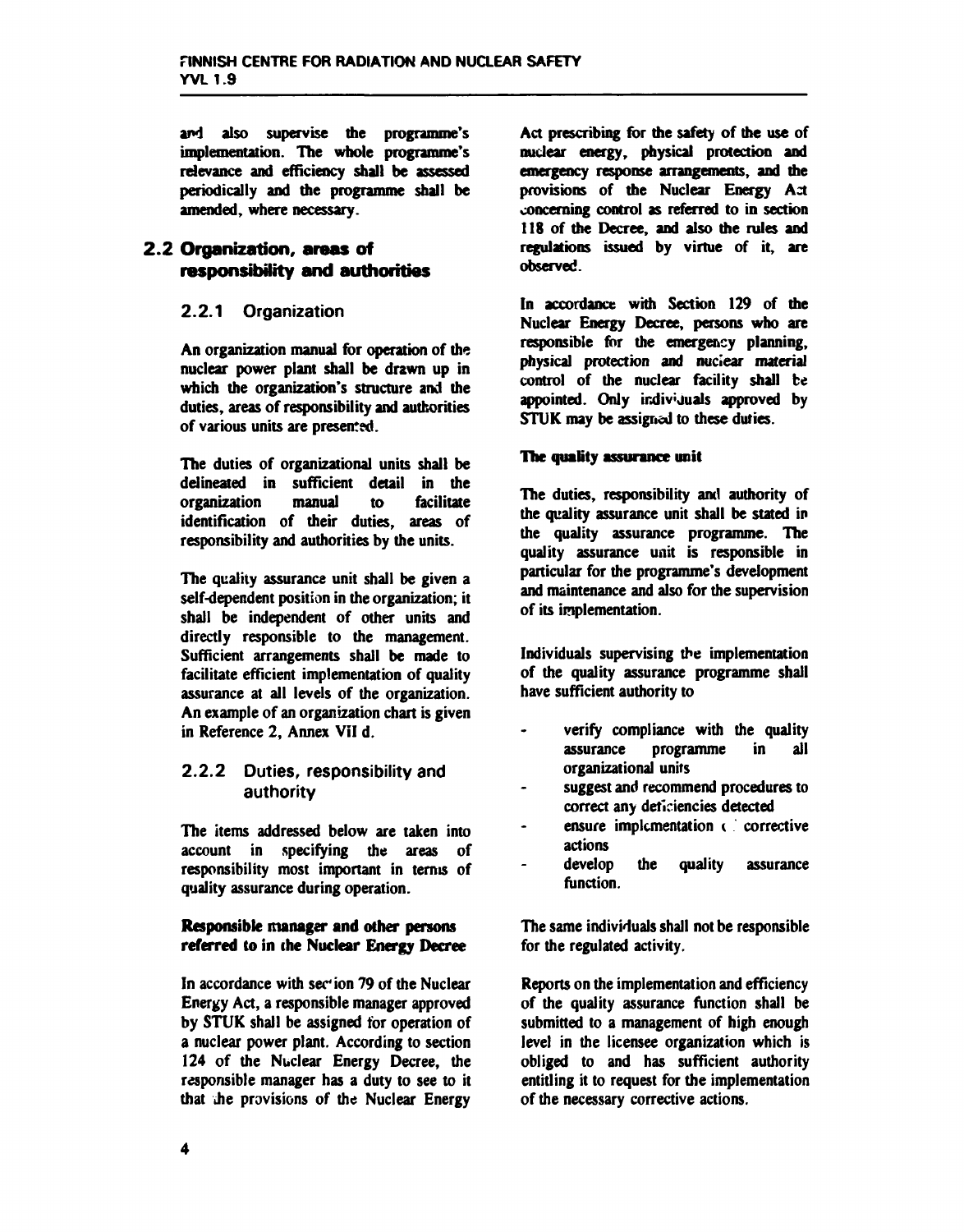#### **The unit responsible for operation**

**The duties, responsibility and authority of die unit responsible for plant operation shall be presented in the quality assurance programme. The duties, responsibility and aidhority of the manager responsible for plant operation and his deputy plus other individuals participating in the plant's operational management and in plant operation shall be given in writing.** 

**Responsibilities shall be delineated clearly to ensure that measures to maintain a safe plant state or to bring die plant to a safe state are carried out correctly and without delay. Attention shall in particular be paid to** 

- compliance with regulations imposed **by authorities, and with die administrative rules, die technical specifications and die operating instruct ions**
- **monitoring of die behaviour of safetysignificant parameters**
- **die making of regular inspection rounds at the facility**
- **die follow-up of indications provided by die facility's instrumentation and safety-enhancing action thereupon**
- **the carrying out of periodic tests to ascertain operability of systems and components important to safety.**

**The procedure relating to die licencing of plant operators is presented in Guide YVL 1.6.** 

### **The unit responsible for maintenance**

**The duties, responsibifity and authority of 3.1 Training die plant's maintenance unit shall be presented in die quality assurance programme. The maintenance unit is responsible in particular for ensuring die integrity and reliability of systems, components and structures important to safety.** 

**The maintenance unit's duties and responsibilities in preventive maintenance, component condition monitoring, fault analysis, utilization of operating experience, repairs and modifications and inservice inspection shall be specified unambiguously.** 

#### **The unit responsible for radiation safety**

**The duties, responsibility and authority of die plant's radiation safety unit shall be presented in die quality assurance programme. The unit shall in particular see to it that die radiation exposure of nuclear power plant workers and die surrounding population is kept as low as reasonably achievable and that established dise limits And die limit values derived from diem are not exceeded.** 

### **Technical support**

**The organization providing technical support for plant operation plus die organization's duties, responsibility and authority shall be presented in die quality assurance programme. Technical support includes i.a. follow-up and analysis of factors related to safety, quality and reliability; follow-up of operational and maintenance activities through assessment of the results of periodic tests and inservice inspections; analysis of operating experience plus presentation of die necessary modifications and suggestions for modifications, plus supply of expertise.** 

# **3 Requirements for the quality assurance programme**

## 3.1.1 Training of personnel

**Requirements and procedures concerning training and a personnel training programme shall be described in die quality assurance programme.**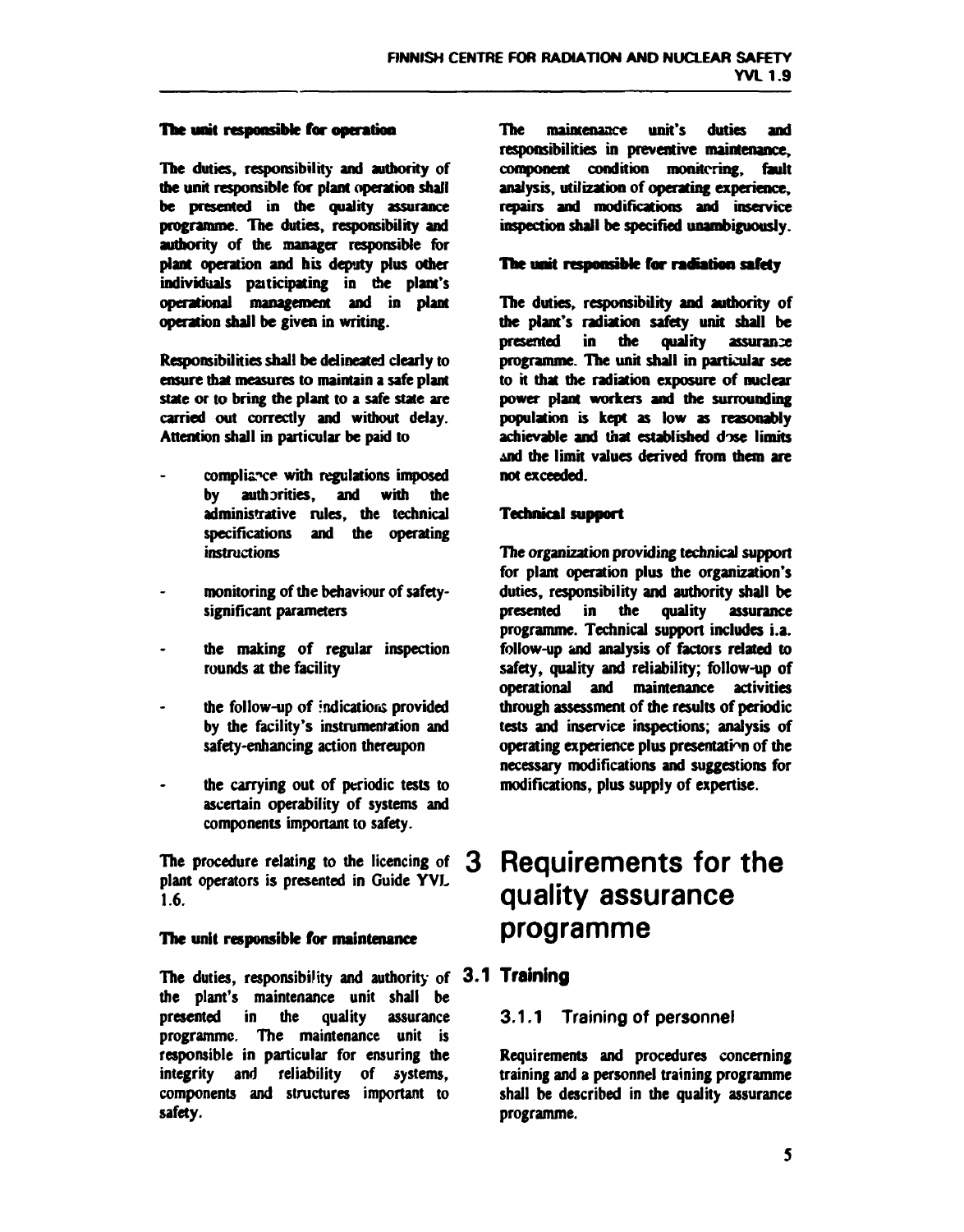The training programme serves to ensure that the personnel operating the plant and diat supporting the plant's operation are qualified for the duties assigned to diem.

The training programme shall cover die personnel's basic and further education, requalification training and practising in the 3.3 job setting.

The requirements applicable to personnel training and qualification are presented in Guides YVL 1.6 and YVL 1.7.

### **3.1.2 Training of external workforce**

Requirements and procedures applicable to die training of an external workforce shall be presented in the quality assurance programme.

Any external workforce temporarily employed at the plant shall be arranged die training and familiarization required for working at die plant.

# **3.2 Operation**

Requirements and procedures applicable to operation shall be presented in die quality assurance programme.

The procedures described in die operating instructions shall be so planned that their correct execution is easily verified. Persons with a good "nderstanding of the plant and its design bases shall review the operating instructions and modifications thereto.

The documents and instructions required by operators during plant operation shall be specified. These documents and instructions shall be continuously updated. Responsibility and procedures as regards the updating and 3.4 Reactor core and fuel review of diese documents and instructions shall be specified.

The plant's operating records shall facilitate a detailed review afterwards of die plant's state at any time and also of die actions performed.

The requirements applicable to general documents relating to operation are presented in Guide YVL 1.1.

Requirements and procedures applicable to maintenance shall be presented in die quality assurance programme.

To ensure die integrity and reliability of systems, components and structures important to safety, appropriate preventive<br>maintenance and periodic inspection maintenance and periodic inspection programmes shall be established.

Requirements and procedures for die procurement of components, spare parts, materials and chemicals shall be presented in the quality assurance programme. It shall be evident from die described procedures how the validity of the utility's own and of procured services is assured.

There shall be instructions for the drawing up of procurement documents for spare parts and materials to ensure diat all requirements necessary in terms *of* quality and reliability are contained in die documents.

There shall be written instructions for die receipt, storage, handling ai.J introduction into service of spare parts and materials.

There shall be a sufficient number of approved spare parts at die plant for introduction into service when necessary.

Detailed requirements applicable to maintenance are given in Gu'de YVL 1.8.

Requirements and procedures applicable to activities affecting fuel quality and safety shall be presented in the quality assurance programme.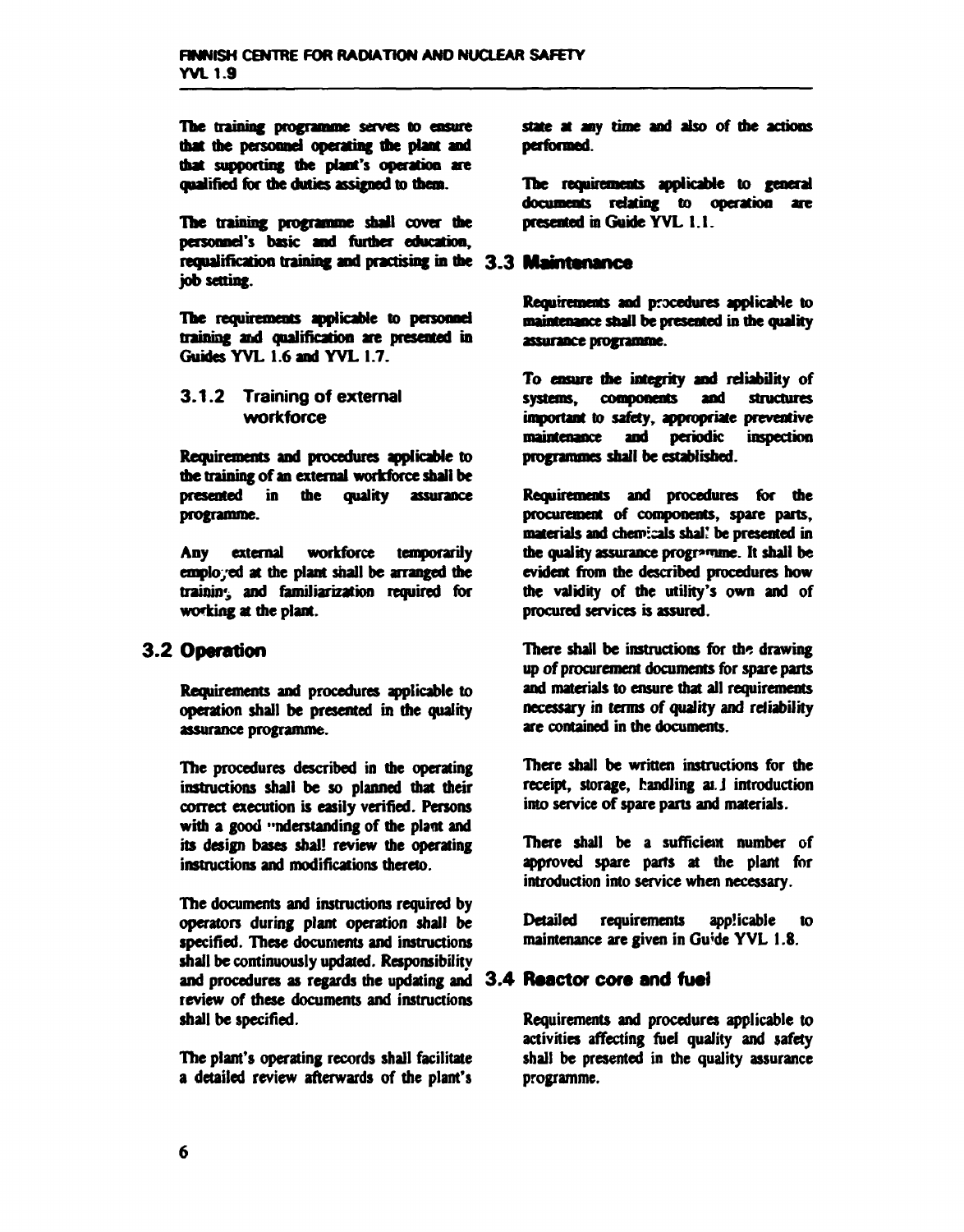**In accordance with Guide YVL 6.7 die quality assurance programme for fuel shall be written as a separate programme. The programme shall contain requirements applicable to quality assurance to assure i.a. that the fuel to be procured meets high quality standards and out the use, transport, handling and storage** *of* **fuel takes place safely.** 

**Detailed requirements applicable to die procurement, transport, handluuj, storage and use of fuel are presented in Guides YVL 6.1-6.8.** 

## **3.5 Periodic tests**

In the quality as surance programme, **requirements and procedures applicable to periodic tests shall be presented which give assurance of the reliability of plant systems and components. For the performance of these tests, periodic testing programmes and instructions shall be drawn up which contain i.a.** 

- **unambiguous and easily verified 3.7 Repairs and modifications 3.7 Repairs and modifications**   $\overline{a}$ **procedures to perform the tests**
- **acceptance criteria**
- **test schedules**
- **procedures for handling and filing the results.**

**The performance and results of periodic tests**  shall be approved by individuals other than **those performing the tests.** 

**The updating and adequacy of test programmes and instructions shall be assessed periodically. Individuals not responsible for the performance of the tests or for die implementation of the programme shall also take part in the assessment. The programmes and instructions shall be revised and complemented where necessary.** 

## **3.6 Inservica inspections**

**Requirements and procedures applicable to inservice inspections shall be presented in the quality assure nee programme. To assure**  **their integrity and reliability, components and structures important to safety shall be inspected periodically. The inspections shall be conducted according to inservice inspection programmes and instructions which have been determined beforehand.** 

**The performance and results of inservice inspections shall be approved by individuals other than those conducting the inspections.** 

**The updating and adequacy of the inspection programmes and instructions shall be assessed periodically. Individuals not responsible for the performance of the tests or for die implementation of the programme shai! also take part in the assessment. The programmes and instructions shall be revised and complemented where necessary, taking into account die safety significance of different items, operating experience and previous inspection results.** 

**Detailed requirements applicable to inservice inspections are presented in Guide YVL 3.8.** 

**Requirements and procedures applicable to the design, implementation, inspection and supervision of repairs and modifications, and which also apply to tests related to the repairs and modifications shall be presented in die quality assurance programme.** 

**A repaired or modified item may be introduced into service only after it has acceptably passed all inspections related to design, work performance and introduction into service, and all tests to prove operability.** 

**Detailed requirements applicable to the performance of repairs and modifications are presented in Guide YVL 1.8.** 

# **3.8 Refuelling and maintenance outages**

**Requirements and procedures applicable to refuelling and maintenance outages shall be**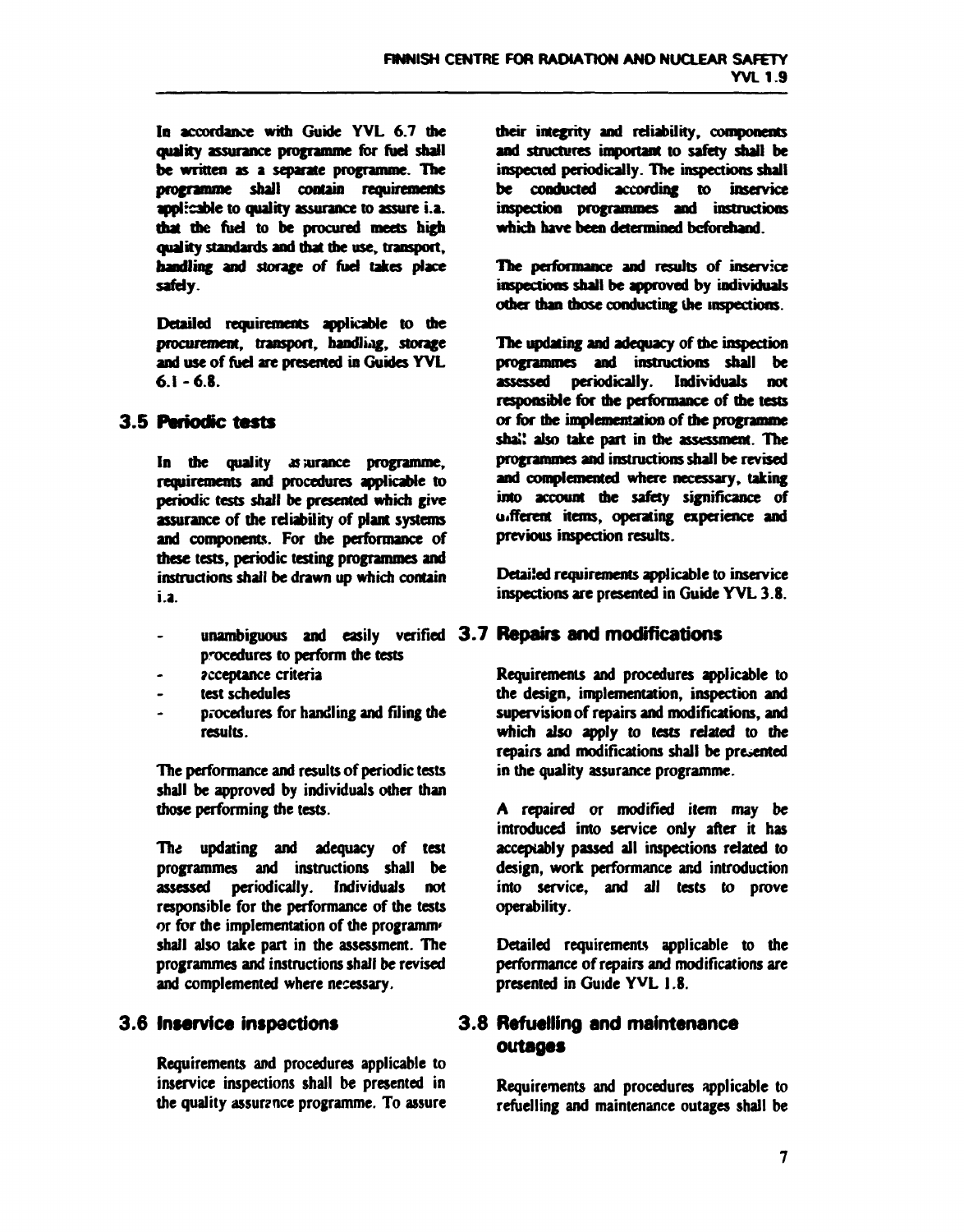**presetted in tbe quality assurance mogiasnme. Provisioa shall be made for both plmnrri and unplanned outages.** 

There shall be written instructions covering 3.11 Low and intermacilate level general arrangements during the outages and **which also cover the design and innjwenientation of preventive maintenance,**  repairs, modifications and inspections. The **instructions shall descrbe the dories,**  authorities and responsibilities of various **organizational anils taking part in die outages.** 

**There shall be written instructions for addressing any problems or deviations encountered during die outages.** 

**Written instructions shall be complied widi hi plant startup. Also organizational units separately specified and which are independent of plant operation shall take part in ascertaining die plant's readiness for startup (e.g. die safety and quality assurance**  units). The individual responsible for the **decision to start up die plant (usually die plant's responsible manager) shall be named.** 

# **3.9 Radiation safety**

**Requirements and procedures which apply to radiation safety shall be presented in die quality assurance programme. Attention shall in particular be paid to die fact that die limitation of radiation doses is always taken Into account early enough in planning operation and maintenance.** 

Detailed requirements applicable to radiation 3.12 Fire protection safety are presented in Guides YVL 7.1 -**7/3.** 

# **3.10 Tha laboratory function**

**Requirements and procedures applicable to plant condition monitoring shall be presented in die quality assurance programme. There shall be written instructions covering condition monitoring which includes: process chemistry and systems contamination monitoring; chemicals employed for**  cleaning, inspections and maintenance; decontamination work and laboratory **analyses.** 

# **wasta**

**Requirements and procedures applicable to management** of low and intermediate level **waste shall be pmented in die quality assurance progiaMmc.** 

Waste management procedures at the plant **include** 

- **collection, sorting, handling and oackinc**
- **activity and dose rate measurements and recording of the results**
- **granting exemptions from regulatory control**
- **transfers and transports**
- $\ddot{\phantom{1}}$ storage onsite
- **final disposal in bedrock onsite.**

**There shall be written instructions for die implementation of die waste management function.** 

**Separate files for waste to be stored and for waste which has been placed in a repository shall be kept which contain all information about die waste.** 

**Detailed requirements applicable to radioactive waste are presented in Guide YVL 8.3.** 

**Requirements and procedures applicable to fire protection shall be presented in die quality assurance programme. The quality assurance programme shall cover all measures which aim to** 

- **prevent a fire**   $\bullet$
- **mitigate die impact of a fire**
- **prevent the spread of fire so that plant safety is not compromised should a fire occur**
- **extinguish a fire.**   $\ddot{\phantom{a}}$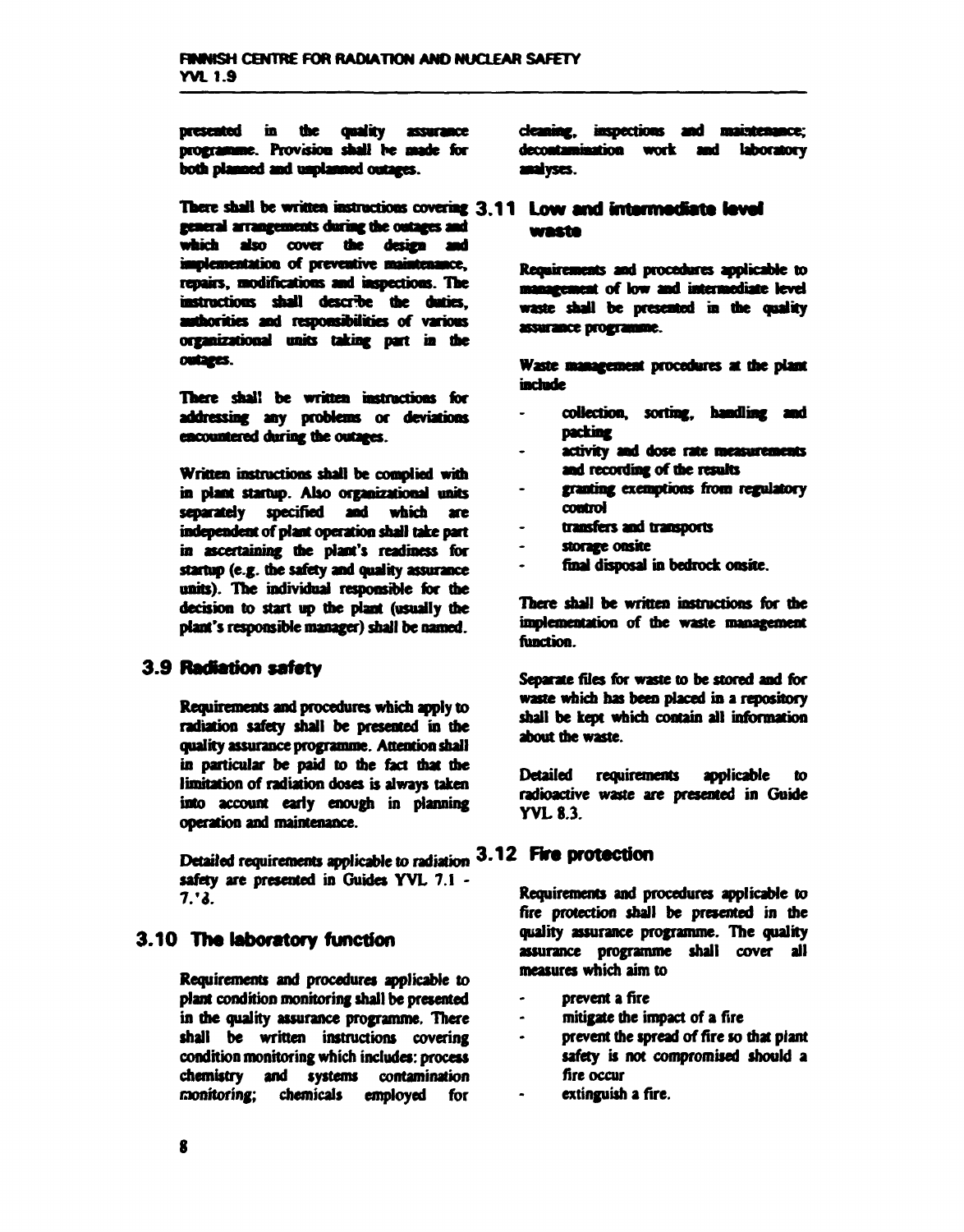**Attention shall in particular be paid to fire 3.16 Industrial safety and the work risks which may compromise plant safety or result in radioactive releases offsite.** 

**Detailed requirements applicable to fire protection are presented in Guide YVL 4.3.** 

# **3.13 Physical protection**

**Requirements and procedures applicable to 3.17 Documents» computet' codes physical protection shall be presented in die quality assurance programme.** 

**Provisions and requirements concerning physical protection are set out in die Council of State Decision (396/91) on die General Regulations for die Physical Protection of Nuclear Power Plants and in Guide YVL 6.11.** 

## **3.14 Emergency response**  arrangements

**Requirements and procedures applicable to emergency response arrangements shall be presented in die quality assurance programme. Attention shall in particular be paid to procedures which serve to assure die development of emergency plans and the maintenance of the required emergency response readiness.** 

**Provisions and requirements applicable to emergency response arrangements are presented in the Council of State Decision (397/91) on die General Regulations for Emergency Response Arrangements at Nuclear Power Plants and in Guide YVL 7.4.** 

# **3.15 Analysis of operational events**

**Requirements and procedures applicable to systematic analysis of operational events, clarification of root causes and carrying out of corrective actions shall be presented in the quality assurance programme. The programme shall also present requirements and procedures applicable to die assessment of operational events abroad and initiation of potential actions.** 

# environment

**Requirements and procedures applicable to instructions issued by ute labour protection authoiity shall be presented in die quality**  assurance programme.

# **and other documentation**

**Documents, computer codes and other records relating to safe operation and which shall be kept up-to-date shall be specified in die quality assurance programme. Updating means dot die requirements are fulfilled sad mat documents are mutually consistent and in accordance with die state of affairs.** 

**At least die below documents shall be kept up-to-date:** 

- **technical specifications**
- **final safety analysis report**
- **probabilistic safety assessment**
- **classification documents**
- **computer codes related to maintenance and inspection**
- nuclear material cocounting and **control manual**
- **security plan**
- emergency plan
- **administrative rules**
- **organization manual**
- **quality assurance manuals**
- **operating instructions.**

**The computer codes and odier records to be updated shall be specified. Such records are i.a. radiographs, magnetic tapes and other records by which die condition of components or structures is determined or proven e.g. in connection with testing, inspections or maintenance.** 

**An organizational unit responsible for die above documents and computer codes and**  which shall see to it that the documents. **computer codes or other dc ^mentation are kept up-to-date shall be specified.**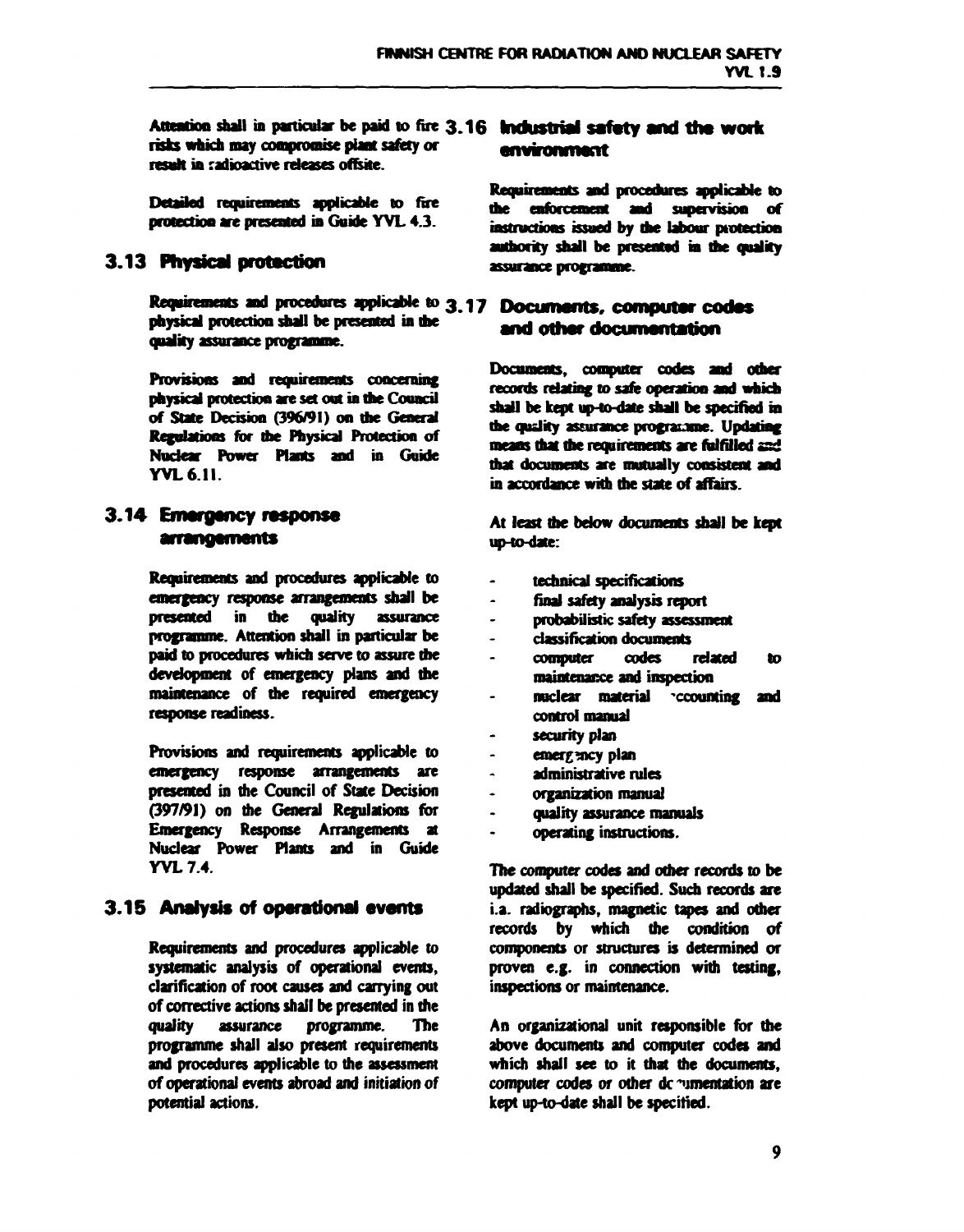The updating of all documents and computer important to safety shall be checked **periodically.**  codes relating to operation and which are

There shall be written instructions on the **particular be paid to the drawing up, review, approval,**  distribution, changing and disposal when **oat-of-date of and other documentatioa which are to be updated.** 

There shall be written instructions on the drawing up, review, approval and distribution of documents of non-renewable **and of definite duration which have a**  bearing on plant safety.

**The plant shall have a sufficient number of separately stored safety copies or paper**  copies of computer-maintained documents **important to safety. The correctness of dase**  documents shall be periodically checked.

**Requirements applicable to documents to be submitted to STUK are presented in Guide YVLI.2.** 

# **3.18 Corrective actions**

**Requirements and procedures concerned win deviations and deficiencies and which apply to corrective actions shall be presented in die quality assurance programme. The deviations and deficiencies referred to are as follows:** 

- **a deficiency is detected in valid instructions**
- **an activity or procedure deviates from the course of action presented in the instructions or in die quality assurance programme**
- **a system, component or part thereof does not meet the requirements made of it**
- **the number or competence of staff does not meet the requirements**

the staff is not familiar with or not understand the documents which are to be complied with in plant operation.

**There shall be written infractions oa the**  handling of deviations and deficiencies. Materials, components, parts, functions and services which do not meet the requirements shall be identified, marked and reported, and **ote nwcsmy corrective actions shall be decided upon; also the use of defective pans or materials and ondeqaate functions or [servi.es](http://servi.es) shall be prevented.** 

Deviations and deficiencies shall be corrected without delay. There shall be written instructions on procedures concerning the temporary or permanent **approval of a deviation or deficiency. The handling of a deviation or deficiency (finding out its came, suggesting corrective action**  and approval) shall be based on documents.

# **Supervision of the quality assurance programme**

# **4.1 Supervision of tho implementation of the quality** assurance programme

**Requirements and procedures applicable to die system by which implementation of die quality assurance programme is shall be presented in die quality programme, h shall be ensured in particular that** 

- **sufficient training is given on die contents of and die requirements set out in die quality assurance programme**
- **all organizational units comply witfi die procedures and requirements presented in die quality assurance programme**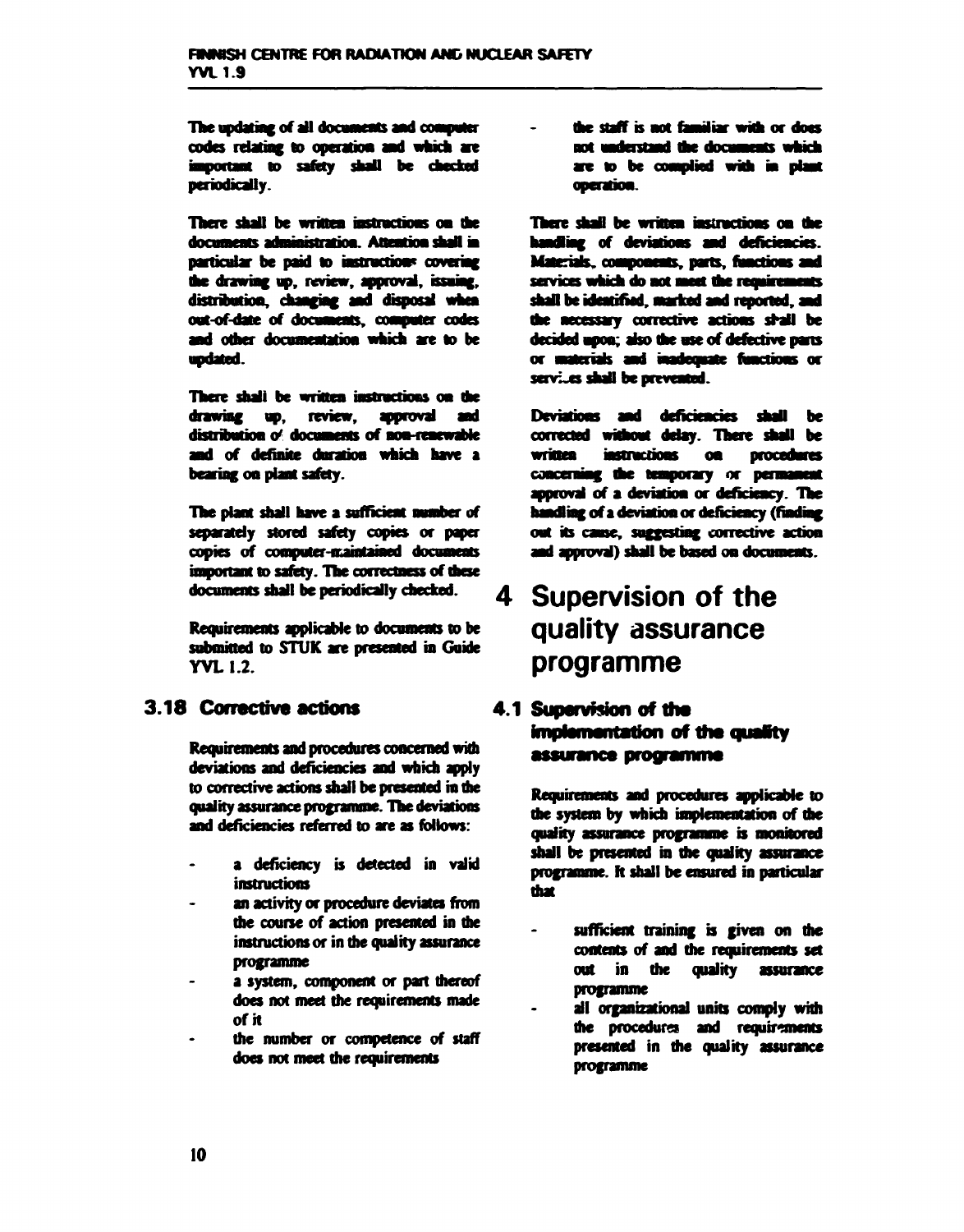- operational measures and other activities relating to operation are in **accordance with the**  *instructions*
- relevant instructions are complied **with in the drawing up and review of**  documents.

**Besides the quality assurance unit, experts in various fields shall participate hi inspections**  relating to the implementation of the quality **assurance programme; however, no individual is to mspect die work of dwir own**  organizational unit. There shail be written instructions on the handling of and reporting on any deficiencies ascertained during the inspections. Any observed deficiencies shall **be dealt with at a level sufficiently high in die licensee organization.** 

# **4.2 Assessment of the viability and coverage of tht quafity assurance function**

**The viability and coverage of the quality assurance function shall be assessed periodically. Also experts independent of die organizational units responsible for operation and quality assurance shall be included in die assessment team. It is die team's duty to assess whether die quality assurance function is taken care of appropriately and whether compliance with die programme assures a** 

**level of safety and quality. The fs shall be directly to a management of high** level in the licensee organization.

# **5 References**

- $\mathbf{I}$ IAEA Safety Series No. 50-C-OA **(Rev. 1), Safety Standards, Code on**  the safety of nuclear power plants: **Quality Assurance, Vienna, 1988**
- $\mathbf{2}$ **IAEA Safety Series No. 50-SG-QA7, Safety Guide, Quality**  organization for nuclear power plants, **Vienna, 1983**
- $\overline{\mathbf{3}}$ **IAEA Safety Series No. SO-SG-QAS (Rev. 1), Safety Guide, Quality**  assurance during commissioning and **operation of nuclear power plants, 1986**
- **IAEA Safety Series No. 50-SG-**4 **QA10, Safety Guide, Quality Assurance Auditing for Nuclear Power Plans. Vienna 1980**
- **Operations Quality Assurance for**  5. **Nuclear Power Plants, National Standard of Canada, CAN/CSA-N 286.5-M7, 1987**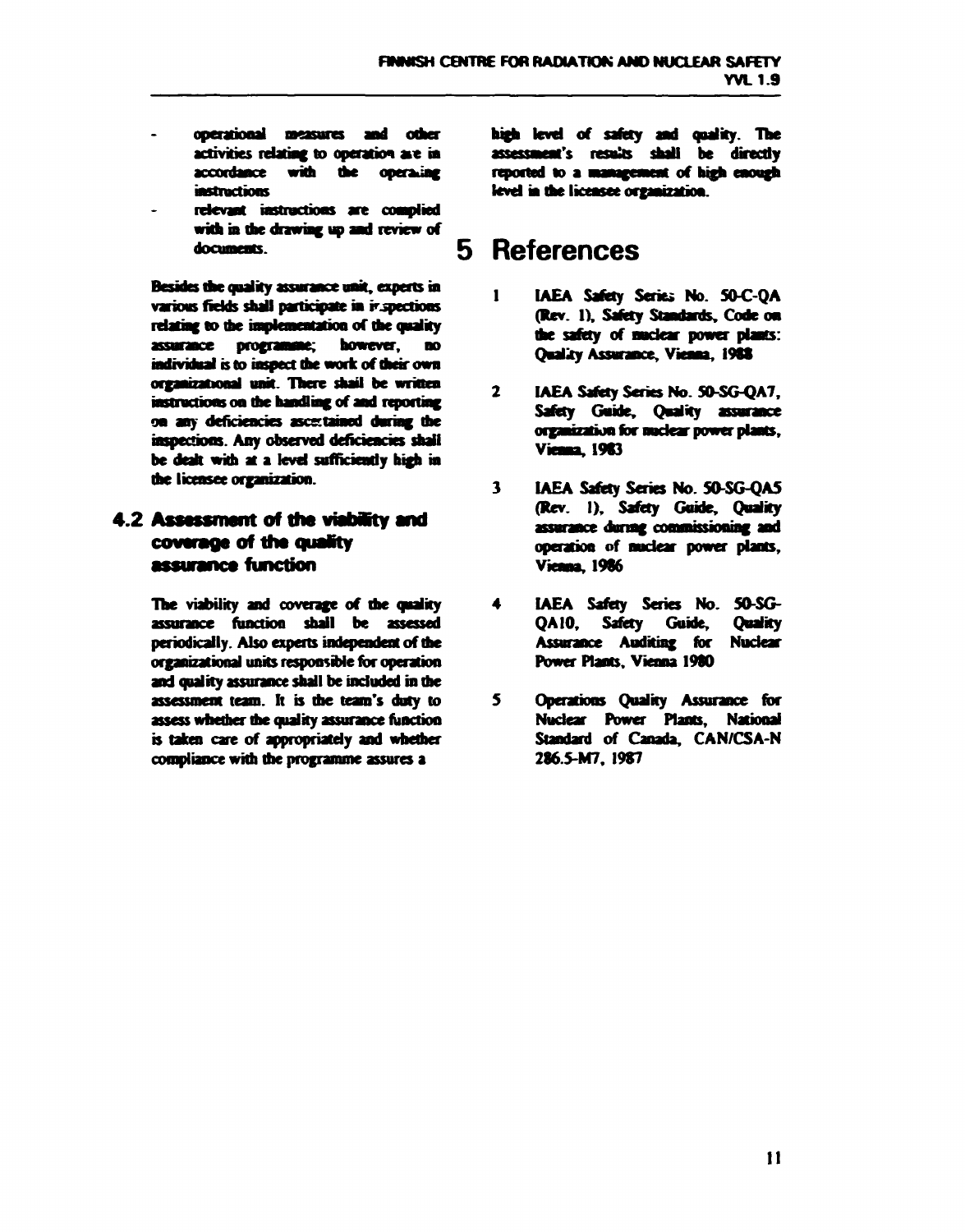# **YVL guides**

#### **General guides**

**YVL 1.0 Safety criteria for design of nuclear power plants, 1 Dec. 1982** 

YVL 1.1 The Finnish Centre for Radiation and **Nuclear Safety as the regulatory authority in control of the use of nuclear energy, 27 Jan. 1992** 

**YVL 1.2 Documents to be submitted to the Finnish Centre for Radiation and Nuclear Safety convening the regulation of nuclear facilities, 22 May 1991 (in Finnish)** 

**YVL 1.3 Mechanical components and structures of nuclear power plants. Inspection licenses, 25 March 1983** 

**YVL 1.4 Quality assurer .:e of nuclear power plants, 20 Sep. 1991** 

**YVL 1.5 Reporting nuclear power plant operation to the Finnish Centre for Radiation and Nuclear Safety, 18 Aug. 1989** 

**YVL 1.6 Nuclear powei plant operator licensing, 3 March 1989** 

**YVL 1.7 Duties important to nuclear power plant safety, personnel qualifications and training, 28 Dec. 1992 (in Finnish)** 

**YVL 1.8 Repairs, modifications and preventive maintenance at nuclear facilities, 2 Oct. 1986** 

**YVL 1.9 Quality assurance during operation of**  nuclear power plant, 13 Nov. 1991

**YVL 1.13 Regulatory inspections related to shutdowns at nuclear power plants, 9 May 1985** 

**YVL 1.15 Mechanical components and structures in nuclear installations, Construction inspection, 16 April 1984** 

#### **Systems**

**YVL 2.1 Safety classification of nuclear power plant systems, structures and components, 22 May 1992** 

**YVL 2.2 Transient and accident analyses for justification of technical solutions at nuclear power plants, 7 Oct. 1987** 

**YVL 2.3 Preinspection of nuclear power plant systems, 14 Aug. 1975** 

**YVL 2.4 Over-pressure protection and pressure control during disturbances in the primary circuit and steam generators of a PWR plant, 19 Sept. 1984** 

**YVL 2.5 Preoperational and start-up testing of nuclear power plants, 8 Jan. 1991** 

**YVL 2.6 Provision against earthquakes affecting nuclear facilities, 19 Dec. 1988** 

**YVL 2.7 Failure criteria for the design of a light-water reactor, 6 April 1983** 

**YVL 2.8 Probabilistic safety analyses (PSA) in the licensing and regulation of nuclear power plants, 18 Nov. 1987** 

#### **Pressure vessels**

**YVL 3.0 Pressure vessels in nuclear facilities. General guidelines on regulation, 21 Jan. 1986** 

**YVL 3.1 Nuclear power plant pressure vessels. Construction plan. Safety classes 1 and 2, 11 May 1981** 

**YVL 3.2 Nuclear power plant pressure vessels.**  Construction plan. Safety class 3 ard class EYT, **21 June 1982** 

**YVL 3.3 Supervision** *c<sup>r</sup>*  **the piping of nuclear facilities, 21 May 1984** 

**YVL 3.4 Nuclear power plant pressure vessels. Manufacturing license, 15 April 1981** 

**YVL 3.7 Pressure vessels of nuclear facilities. Commissioning inspection, 12 Dec. 1991** 

**YVL 3.8 Nuclear power plant pressure vessels, lnservice inspections, 3 Dec. 1993 (in Finnish)** 

**YVL 3.9 Nuclear power plant pressure vessels. Construction and welding filler materials, 6 Nov. 1978**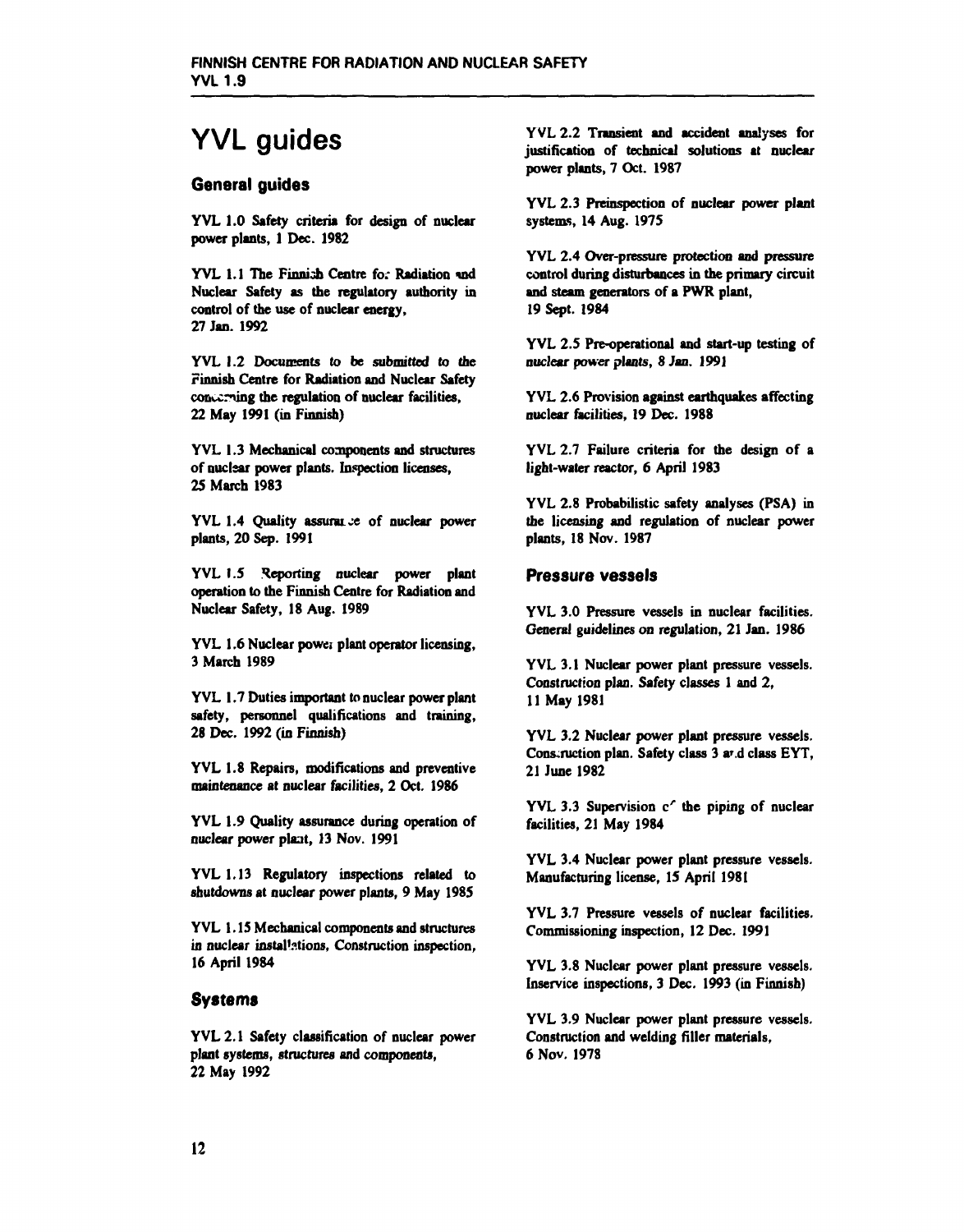#### **Buildings and structures**

**YVL 4.1 Nuclear power plant concrete structures, 22 May 1992 (in Finnish)** 

**YVL 4.2 Steel structures for nuclear facilities, 19 Jan. 1987** 

**YVL 4.3 Fire protection at nuclear facilities, 2 Feb. 1987** 

#### **Other structures and components**

**YVL S.3 Regulatory control of nuclear facility valves and their actuators, 7 Feb. 1991** 

**YVL S.4 Supervision of safety relief valves in nuclear facilities, 3 June 1985** 

**YVL 5.5 Supervision of electric and instrumentation systems and components at nuclear facilities, 7 June 1985** 

**YVL 5.6 Ventilation systems and equipment for nuclear power plants, 23 Nov. 1993 (in Finnish)** 

**YVL 5.7 Pumps at nuclear facilities, 23 Nov. 1993 (in Finnish)** 

**YVL 5.8 Hoisting appliances and fuel handling equipment at nuclear facilities, 5 Jan. 1987** 

#### **Nuclear materials**

YVL 6.1 Control of nuclear fuel and other **nuclear materials required in the operation of nuclear power plants, 19 June 1991** 

**YVL 6.2 Fuel design limits and general design criteria, 15 Feb. 1983** 

**YVL 6.3 Supervision of fuel design and manufacture, 15 Sept. 1993 (in Finnish)** 

**YVL 6.4 Supervision of nuclear fuel transport packages, 1 March 1984** 

**YVI 6.5 Supervision of nuclear fuel transport, 1 March 1984** 

**YVL 6.6 Surveillance of nuclear fuel performance, 5 Nov. 1990 (in Finnish)** 

**YVL 6.7 Quality assurance of nuclear fuel, 23 Nov. 1993 (in Finnish)** 

**YVL 6.8 Handling and storage of nuclear fuel, 13 Nov. 1991 (in Finnish)** 

**YVL 6.9 The national system of accounting for and control of nuclear material, 23 Nov. 1993 (in Finnish)** 

**YVL 6.10 Reports to be submitted on nuclear materials, 23 Nov. 1993 (in Finnish)** 

**YVL 6.11 Physical protection of nuclear power plants, 13 July 1992 (in Finnish)** 

**YVL 6.21 Physical protection of nuclear fuel transports, 15 Feb. 1988 (in Finnish)** 

#### **Radiation protection**

**YVL 7.1 Limitation of public exposure in the environment of and limitation of radioactive releases from nuclear power plants, 14. Dec. 1992** 

**YVL 7.2 Evaluation of population doses in the environment of nuclear power plants, 12 May 1983** 

**YVL 7.3 Evaluating the dispersion of radioactive releases from nuclear power plants under operating and in accident conditions, 12 May 1983** 

**YVL 7.4 Nuclear power plant emergency plans, 12 May 1983** 

**YVL 7.5 Meteorological measurements of nuclear power plants, 28 Dec. 1990 (in Finnish)** 

**YVL 7.6 Measuring radioactive releases from nuclear power plants, 13 July, 1992 (in Finnish)** 

**YVL 7.7 Programmes for monitoring radioactivity in the environment of nuclear power plants, 21 May 1982** 

**YVL 7.8 Reporting radiological control of the environs of nuclear power plants to the Institute on Radiation Protection, 21 May 1982** 

**YVL 7.9 Radiation protection of nuclear power plant workers, 14 Dec. 1992 (in Finnish)**